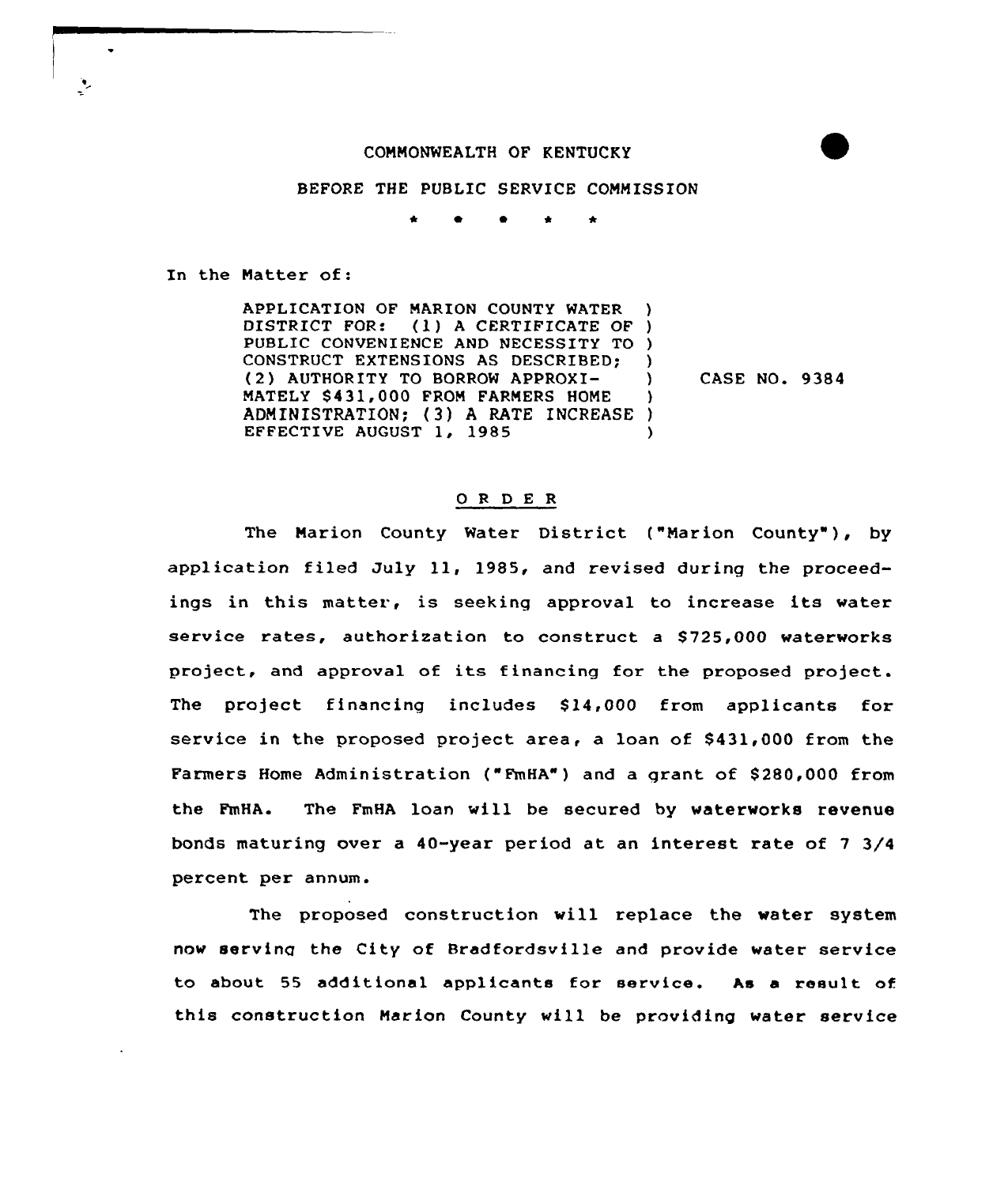to about 206 additional customers. Plans and specifications for the construction prepared by Howard K. Bell, Consulting Engineers, Inc., of Lexington, Kentucky, ("Engineers") have been approved by the Division of Water of the Natural Resources and Environmental Protection Cabinet.

<sup>A</sup> hearing was held in the offices of the Public Service Commission, Frankfort, Kentucky, on March 18, 1986. There were no intervenors present and no protests were entered .

Marion County reguested rates which would produce an annual increase of \$35,429. In this Order, the Commission has allowed rates which will produce an annual increase of \$18,046.

## TEST PERIOD

Marion County proposed and the Commission has accepted the 12-month period ending April 30, 1985, as the test period in this matter.

#### REVENUES AND EXPENSES

Marion County reported a net operating income of \$63,332 for the test period and proposed several pro forma adjustments for an adjusted net operating income of \$49,848. The Commission upon reviewing Marion County's pro forma revenues and expenses has made the following adjustments in order to reflect expected operating conditions:

## Transmission and Distribution

Marion County proposed a pro forma adjustment of \$8,874 to test-period transmission and distribution expense consisting of the following: {1) an adjustment of S2,774 to annualize wage

 $-2-$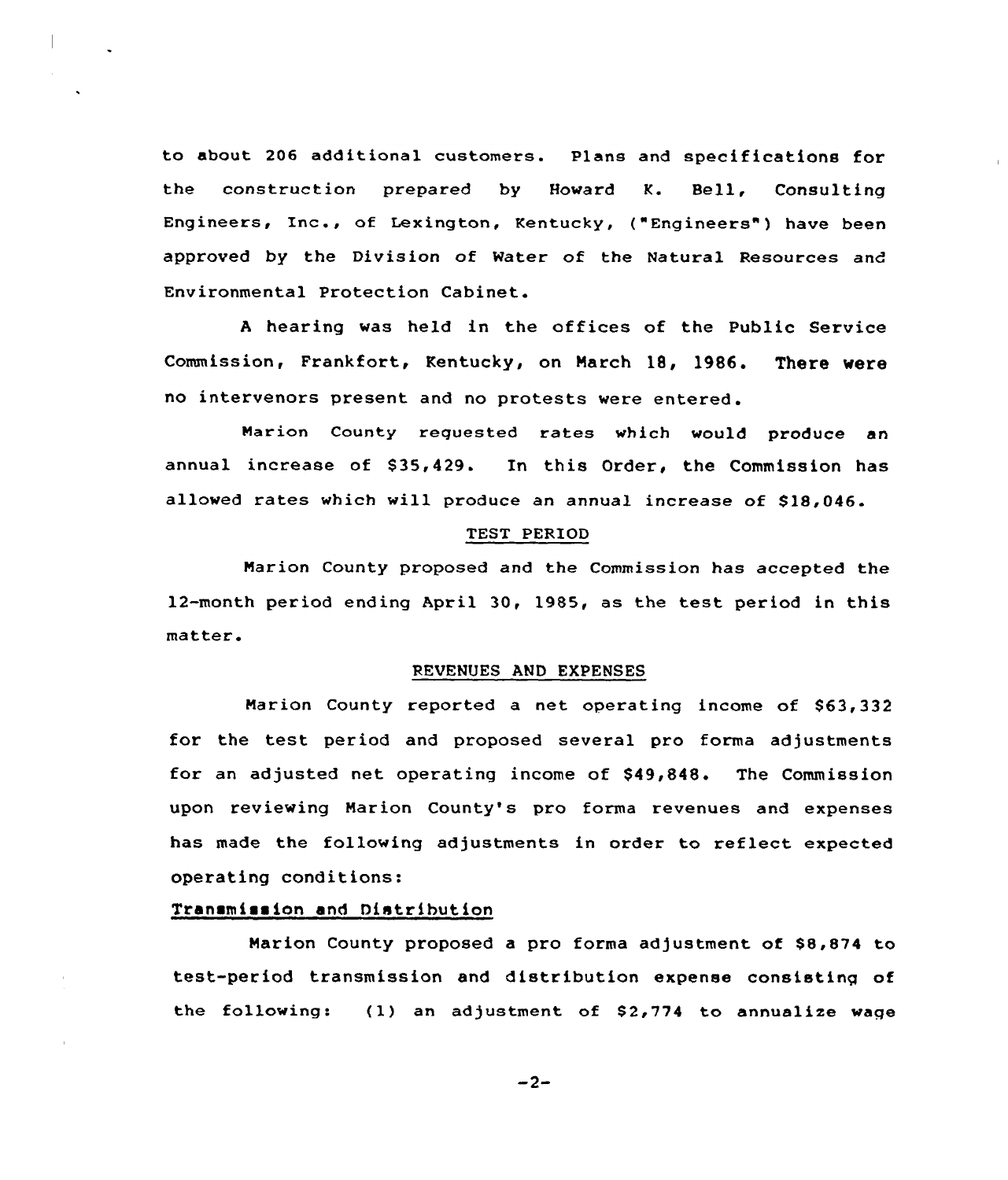increases granted during the test period and (2) an adjustment of \$ 6,100 based on the average of the percentage increase in customers and cost of plant.

At the hearing Nr. Starling Gregory, Corporate Secretary-Treasurer and economist for Howard K. Bell, Consulting Engineers, Inc., testified that there are other variables which would affect the level of test-period transmission and distribution expense other than the two utilized in the pro forma calculation.<sup>1</sup> He further stated that the new construction would not warrant the same amount of maintenance as the older system would require.<sup>2</sup>

It has been the Commission's practice to allow only known and measurable pro forma adjustments for rate-making purposes. Considering the numerous variables which might effect the future level of transmission and distribution expense and that the new construction does not warrant the same level of cost as the old system, the Commission is of the opinion this adjustment does not meet the criteria of being either known or measurable. Therefore, the pro forma adjustment has been reduced by \$6,100 which results in a test-period adjusted level cf 828,423.

# Customer Accounts

Marion County proposed a pro forma adjustment of \$5,397 to test-period customer accounts expense, consisting of the following:  $(1)$  an adjustment of \$1,897 to annualize wage increases granted during the test period and (2) an adjustment of \$3,500

 $1$ Transcript of Evidence ("T.E."), March 20, 1986, page 29.  $2$ T.E., page 30.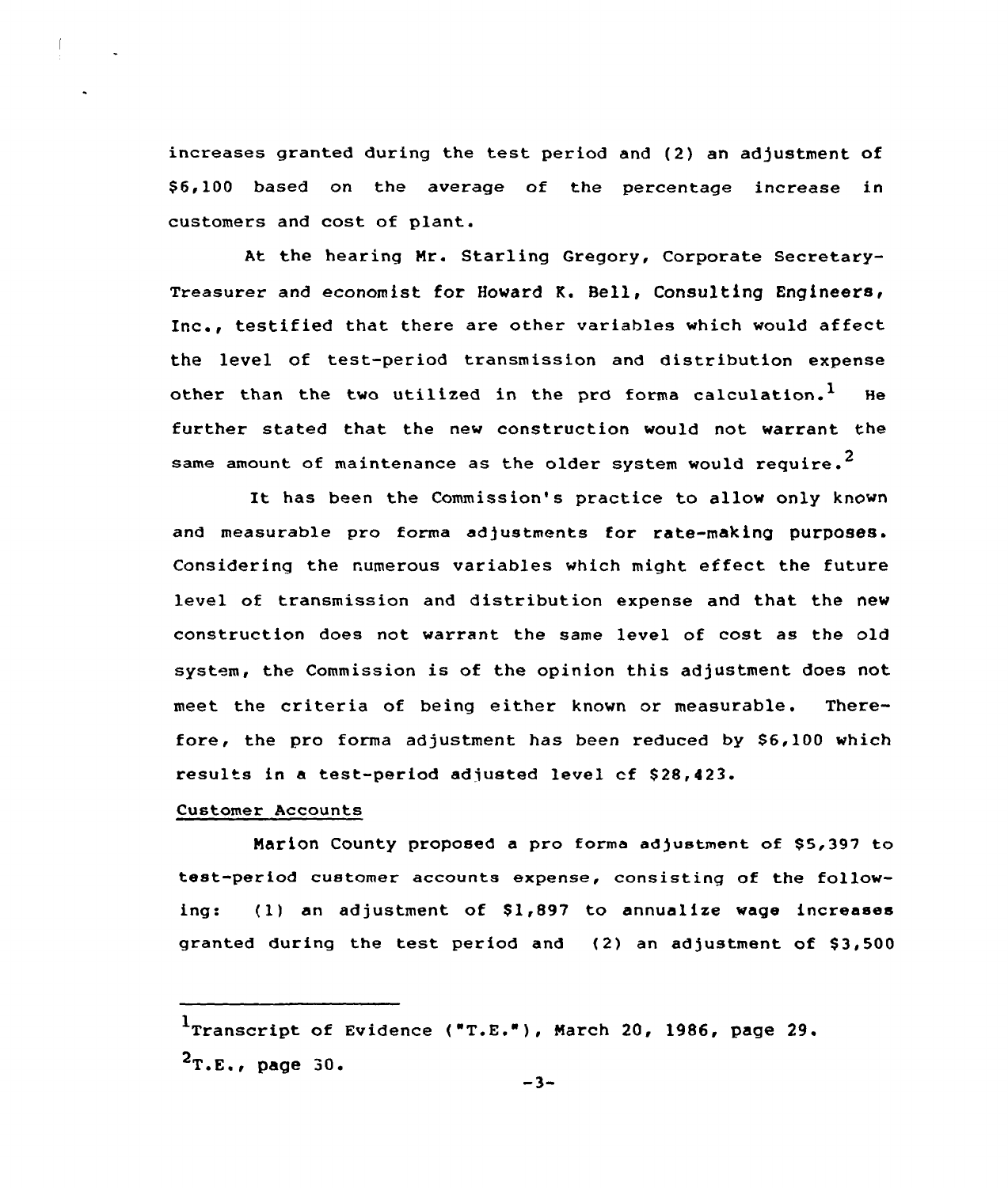based on the percentage of increased customers. In its calculation Marion County utilized the entire customer accounts expense when it computed the additional cost due to the new customers. The Commission is of the opinion that since the wage increase was annualized that a calculation of this type would be duplicative. It is also the Commission's opinion that payroll expense is virtually fixed and not directly proportionate to the number of customers. Further the increase in customers is not of the magnitude which would require an increase in time requirements to warrant the hiring of additional employees or the need of additional wages to the current employees. The Commission has determined the appropriate adjustment to be \$3,093,<sup>3</sup> a decrease of \$ 2,304 to Marion County's proposed adjustment for an adjusted level of \$32,422.

#### Insurance Expense

Marion County proposed a pro forma adjustment of \$1,659 to test-period insurance expense. Marion County based its adjustment on an anticipated 20 percent increase to insurance premiums. At the hearing the Commission requested copies of the insurance invoices received for 1986 and they were provided in the

| \$29,329 |
|----------|
| 17,466   |
| \$11,863 |
| 10.088   |
| 51.196   |
| 1.897    |
| \$3,093  |
|          |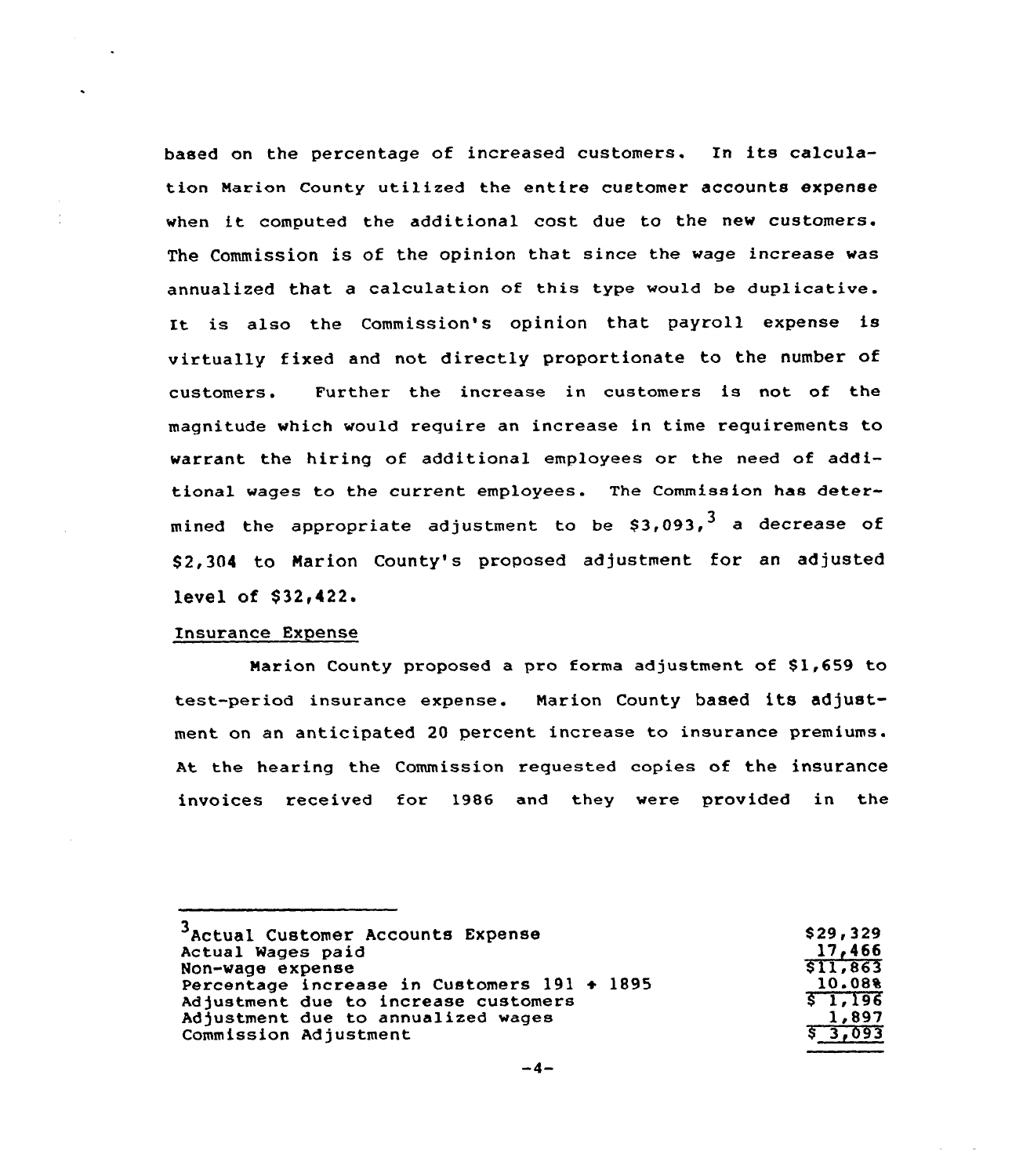responses filed March 20, 1986. Thus, the pro forma adjustment has been increased by \$2,733 for an adjusted level of \$12,686. Rate Case Amortization

Narion County proposed a test-period rate case amortization expense of \$4,580 consisting of the following: (1) \$913 of a prior rate case amortization and (2) \$3,667 of the present rate case amortization. At the hearing Nr. Charles N. White, CPA and accountant for Marion County, stated that the \$913 of rate case amortization of <sup>a</sup> prior case should be removed from testperiod operating expenses due to the fact that it was fully amortized by the end of 1985. The Commission concurs with Mr. White and has therefore reduced rate case amortization by \$913 for an adjusted level of \$3,667.

### Depreciation Expense

and a surface of the state of the

Marion County proposed to increase its test-period depreciation expense of  $$52,252$  by  $$14,494$  to allow for depreciation on the proposed construction. It has been the practice of the Commission in previous decisions to compute depreciation expense for rate-making purposes on the basis of original cost of the plant in service less contributions in aid of construction, since a utility should not be allowed recovery of that portion of the plant which has been provided at zero costs. No new evidence was provided at or prior to the hearing which would change the Commission's position on this issue.

Marion County's test-period depreciation expense of \$52,252 reflects depreciation on the total existing plant using a

 $-5-$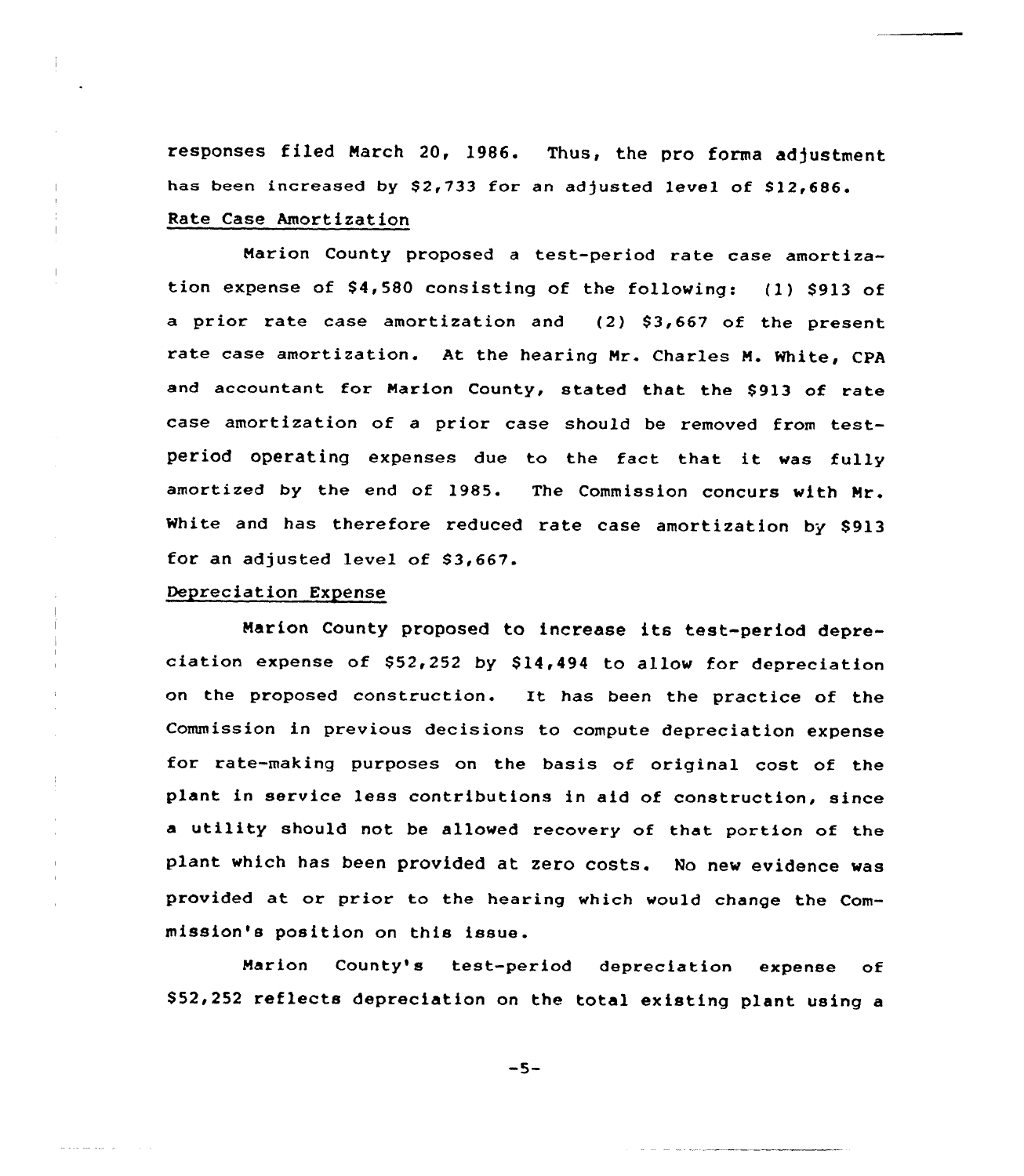composite rate of approximately 2.19 percent.<sup>4</sup> The balance sheet filed by Marion County shows contributions in aid of construction at the end of the test-period to be  $$1,105,803$ . This amount is approximately 40.2 percent of the total cost of the existing utility plant in service. In determining the pro forma depreciation expense< the Commission has utilized the depreciation rate applied by Narion County and has excluded depreciation associated with contributed property. For rate-making purposes, the adjusted depreciation expense for the existing plant is \$28,255,<sup>5</sup> a reduction of \$23,997 from test-period actual depreciation expense.

Marion County proposed depreciation expense of \$14,494 for the projected construction project using <sup>a</sup> composite rate of <sup>2</sup> percent. After eliminating the contributed property, the Commission has computed an adjusted depreciation expense for the projected construction of  $$8,626.^6$  Therefore, Marion County's proposed depreciation expense of \$66,746 has been reduced by \$29,865 to arrive at the adjusted level of \$36,881.

# $4$ \$52,252  $\div$  \$2,387,074 = 2.198

| 5<br>Total Existing Plant                         |   | \$2,396,005 |
|---------------------------------------------------|---|-------------|
| Less: Contributions in Aid of Construction        |   | 1,105,803   |
| Non-Contributed Existing Plant                    |   | \$1,290,202 |
| Times: Composite Rate for Existing Plant          |   | 2.198       |
| Depreciation on Existing Plant Allowed for        |   |             |
| Rate-Making Purpose                               | s | 28,255      |
| <sup>6</sup> Total Proposed Construction          |   | \$725,000   |
| Less: Contributions in Aid of Construction        |   | 293,700     |
| Non-Contributed Proposed Construction             |   | \$431,300   |
| Times: Composite Rate for Proposed Construction   |   | 2.008       |
| Depreciation on Proposed Construction Allowed for |   | 5, 8, 626   |
| Rate-Making Purposes                              |   |             |

 $-6-$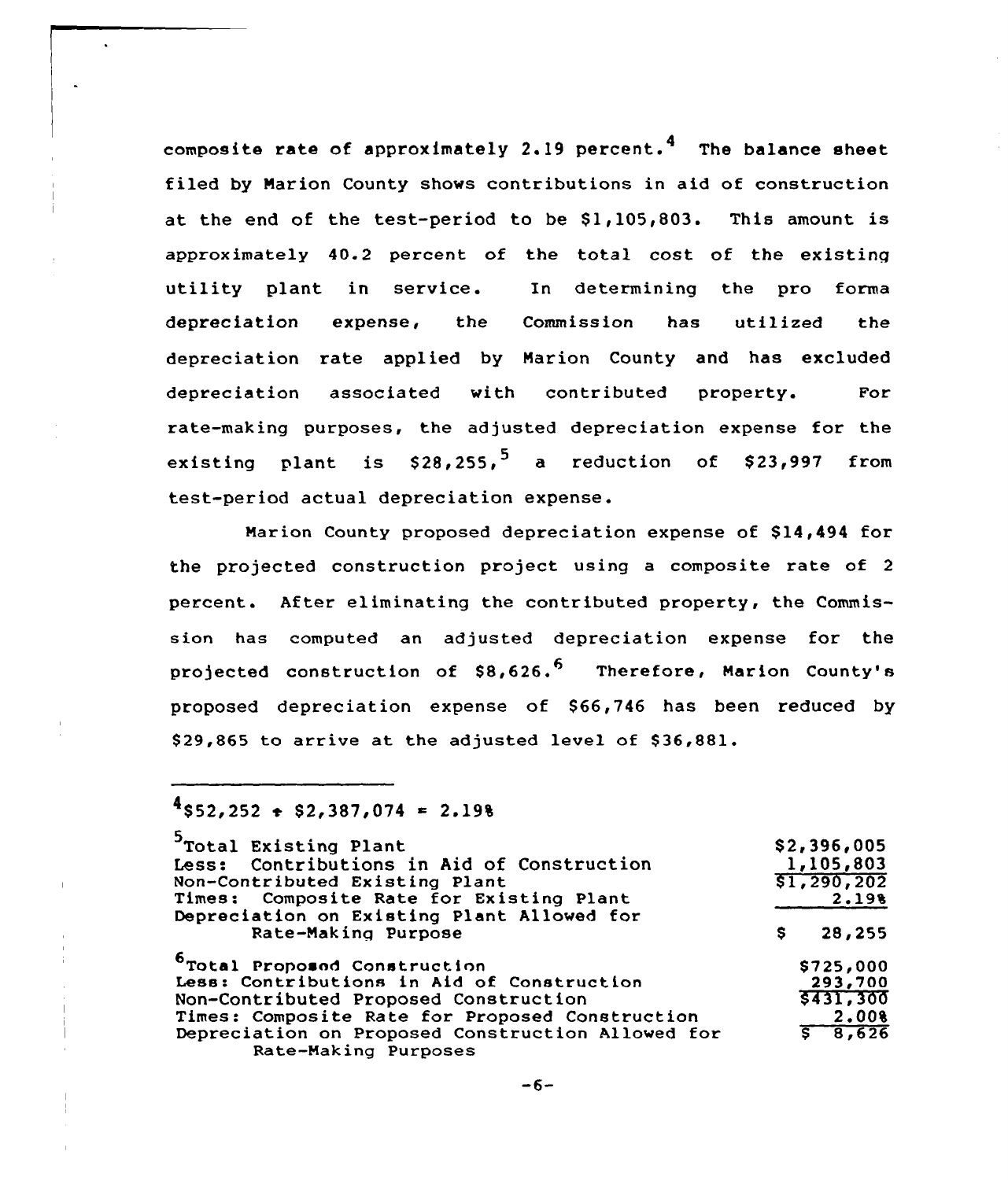Therefore, Marion County's test-period operations have been adjusted as follows:

|                          | Marion County's<br>Proposed<br>Adjusted | Commission<br>Adjustments | Commission<br>Adjusted |
|--------------------------|-----------------------------------------|---------------------------|------------------------|
| Operating Revenue:       |                                         |                           |                        |
| Metered Water Sales      | \$377,484                               | $-0-$                     | \$377,484              |
| Misc. Service Revenues   | 780                                     | $-0-$                     | 780                    |
| Total Operating Revenues | \$378,264                               | $= 0 -$                   | 5378,264               |
| Operating Expenses       | 328,416                                 | $$<$ 36,449>              | 291,967                |
| Operating Income         | 49,848                                  | \$36,449                  | \$86,297               |
|                          |                                         |                           |                        |

## REVENUE REQUIREMENTS

Marion County's annual debt service based on debt outstanding during the test-period and debt proposed in this proceeding is  $$111,232$ .<sup>7</sup> Marion County's adjusted net operating income of \$86,297 plus interest income from operations of \$29,135 provides <sup>a</sup> debt service coverage ("DSC") of 1.04X. The Commission is of the opinion that this coverage is unfair, unjust and unreasonable. To achieve <sup>a</sup> DSC of 1.2X, which the Commission is of the opinion is the fair, just and reasonable coverage necessary for Marion County to pay its operating expenses and to meet the requirements of its lenders, Marion County would require a net operating income of \$143,478. Accordingly, the Commission has determined that additional revenue of \$18,046 is necessary to

| \$19,400 |
|----------|
| 57,400   |
| 1.113    |
| 33,319   |
| 5111,232 |
|          |

 $-7-$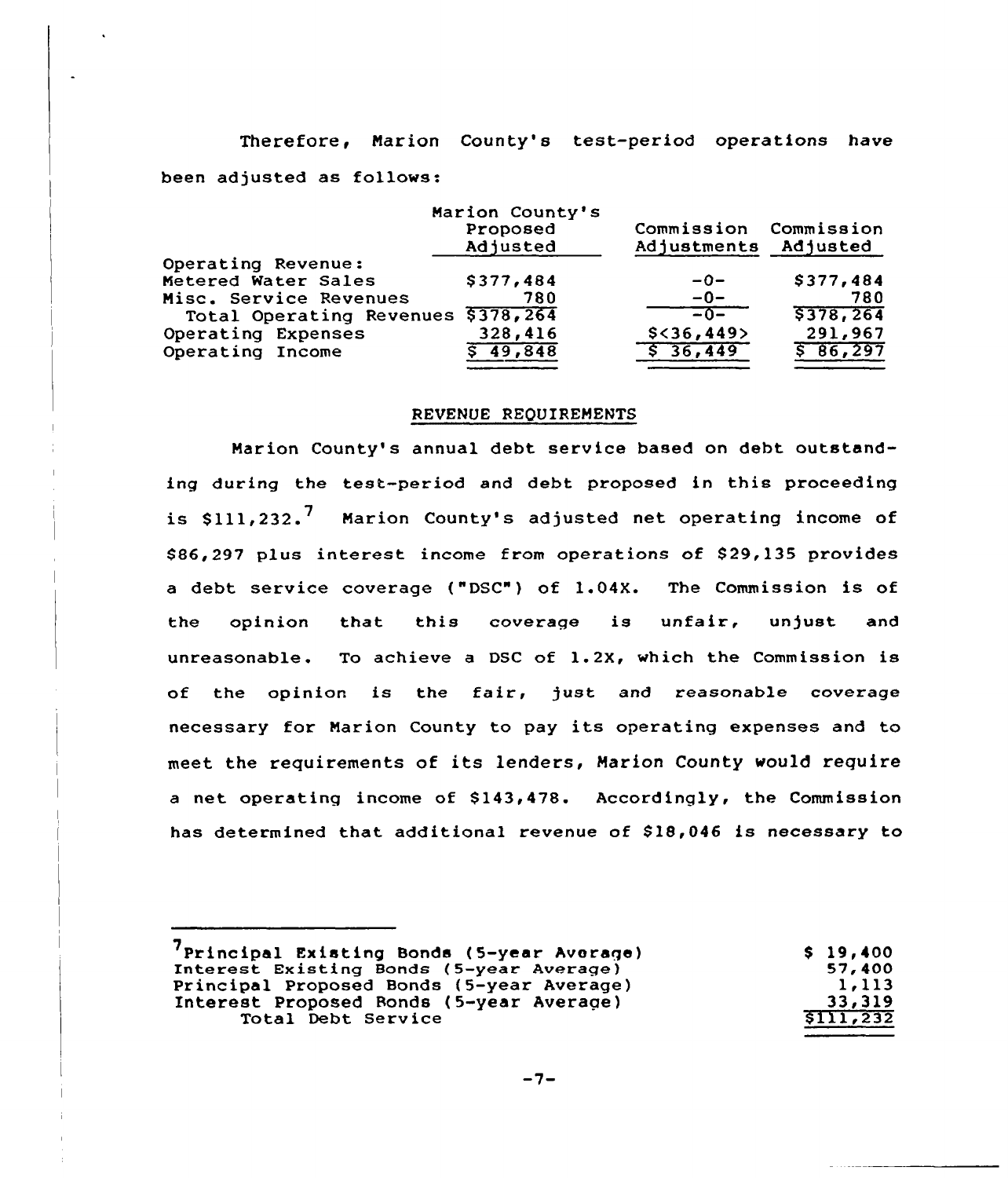provide the 1.2X DSC which will ensure the financial stability of Narion County.

#### FINDINGS AND ORDERS

The Commission, after consideration of the application and evidence of record and being advised, is of the opinion and finds that:

1. Public convenience and necessity require that the construction proposed in the application and record be performed and that a certificate of public convenience and necessity be granted.

2. The proposed project for the Narion County water system includes 55 service connections, about 11.6 miles of 8-, 6-, 4- and 3-inch water main, a 160,000-qallon water storage tank and miscellaneous appurtenances. The low bids received for the proposed construction totaled 8567,419 which will require about \$ 725,000 in project funding after allowances are made for fees, contingencies, other indirect costs and additional construction being considered as a result of receiving bids under the final estimate.

3. Narion County should obtain approval from the Commission prior to performing any additional construction not expressly certificated by this Order.

4. Any deviations from the construction herein approved which could adversely affect service to any customer should be done only with the prior approval of this Commission.

5. Narion County should furnish duly verified documentation of the total costs of this project including the cost of

 $-8-$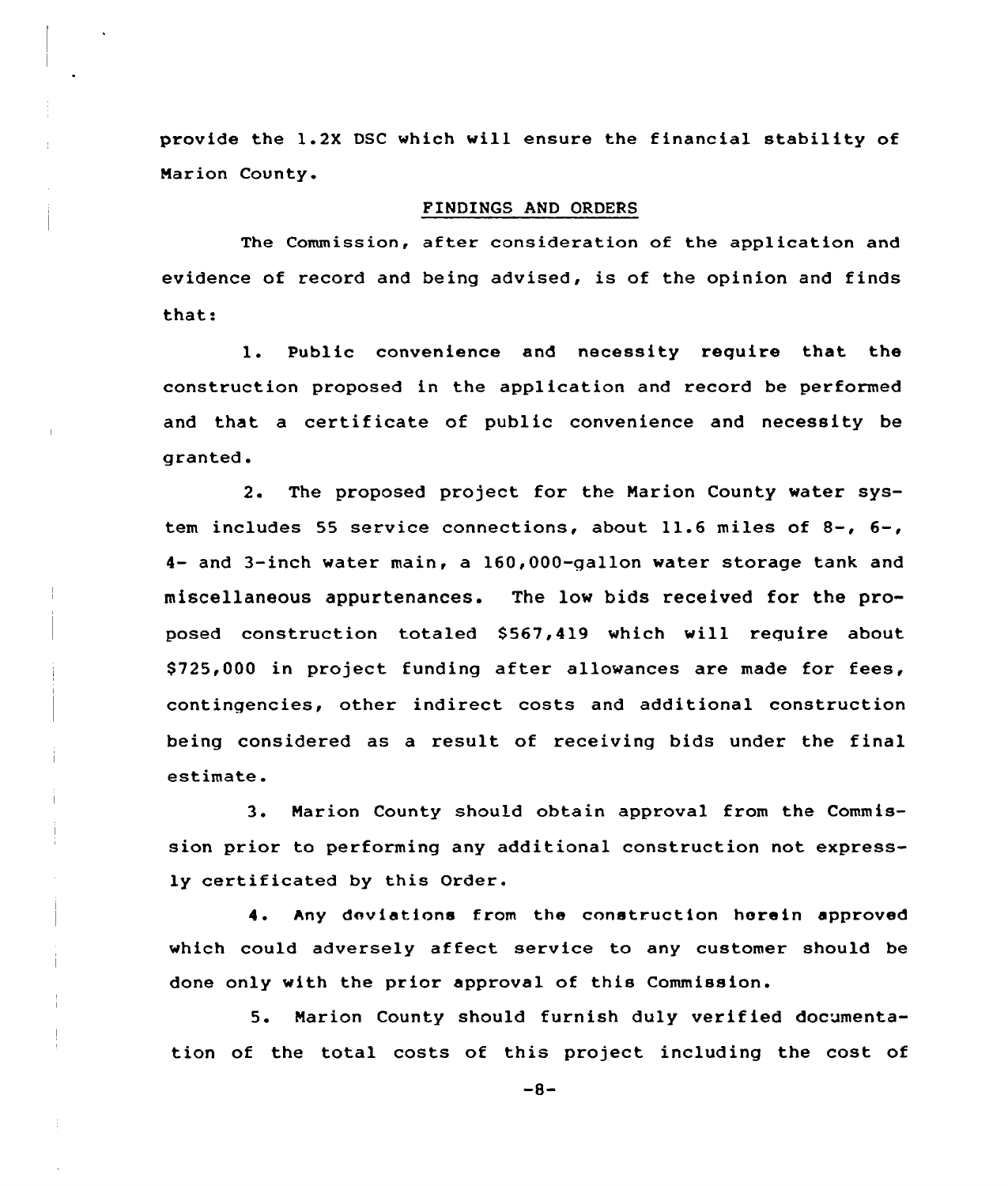construction and all other capitalized costs (engineering, legal, administrative, etc.) within <sup>60</sup> days of the date that construction is substantially completed. Said construction costs should be classified into appropriate plant accounts in accordance with the Uniform System of Accounts for Water Utilities prescribed by this Commission.

6. Marion County's contract with its Engineer should require the provision of full-time resident inspection under the general supervision of a professional engineer with a Kentucky registration in civil or mechanical engineering to insure that the construction work is done in accordance with the contract plans and specifications and in conformance with the best practices of the construction trades involved in the project.

7. Marion County should require the Engineer to furnish <sup>a</sup> copy of the "as-built" drawings and <sup>a</sup> signed statement that the construction has been satisfactorily completed in accordance with the contract plans and specifications within 60 days of the date of substantial completion of this construction.

8. <sup>A</sup> 5/8-inch <sup>x</sup> 3/4-inch meter should be the standard customer service meter for all new customers and should be installed at all points of service unless the customer provides sufficient justification for the installation of a larger meter.

9. The financing plan proposed by Marion County is for lawful objects within the corporate purposes of its utility operations, is necessary and appropriate for and consistent with the proper performance of services to the public and will not

 $-9-$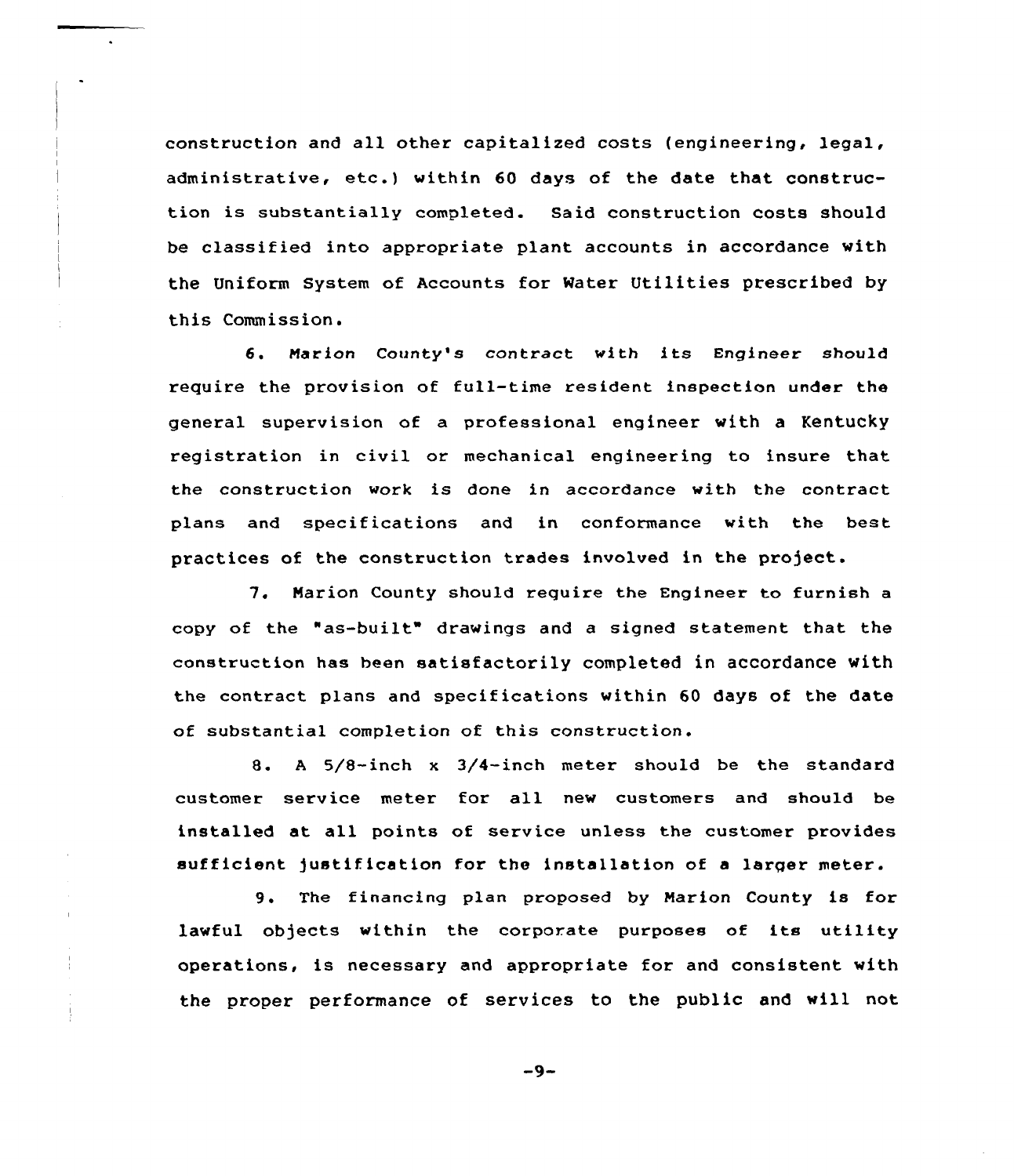impair its ability to perform these services and should, therefore, be approved.

ll. The rates proposed by Marion County will produce revenues in excess of the revenues found reasonable herein and should be denied upon application of KRS 278.030.

12. The rates and charges in Appendix <sup>A</sup> are the fair, just and reasonable rates to be charged by Marion County in that they should produce gross metered water revenues of \$395,530.

IT IS THEREFORE ORDERED that:

1. Marion County be and it hereby is granted <sup>a</sup> certificate of public convenience and necessity to proceed with the proposed construction project as set forth in the drawings and specifications of record herein.

2. Marion County's plan of financing consisting of applicant contributions in the amount of \$14,000, a loan from the FmHA in the amount of  $$431,000$  with an interest rate of 7 3/4 percent and a 40-year term and a grant from the FmHA in the amount of \$ 280,000 be and it hereby is approved.

3. If under new FmHA loan conditions Marion County is notified and granted the option of accepting a lower interest rate at the date of closing, Marion County shall file with the Commission the FmHA notification of the lover interest rate and shall provide all correspondence from and to FmHA concerning this notification within 30 days of the closing date.

4. Marion County shall file <sup>a</sup> statement of the interest rate accepted from FmHA within 30 days of the date of closing.

-10-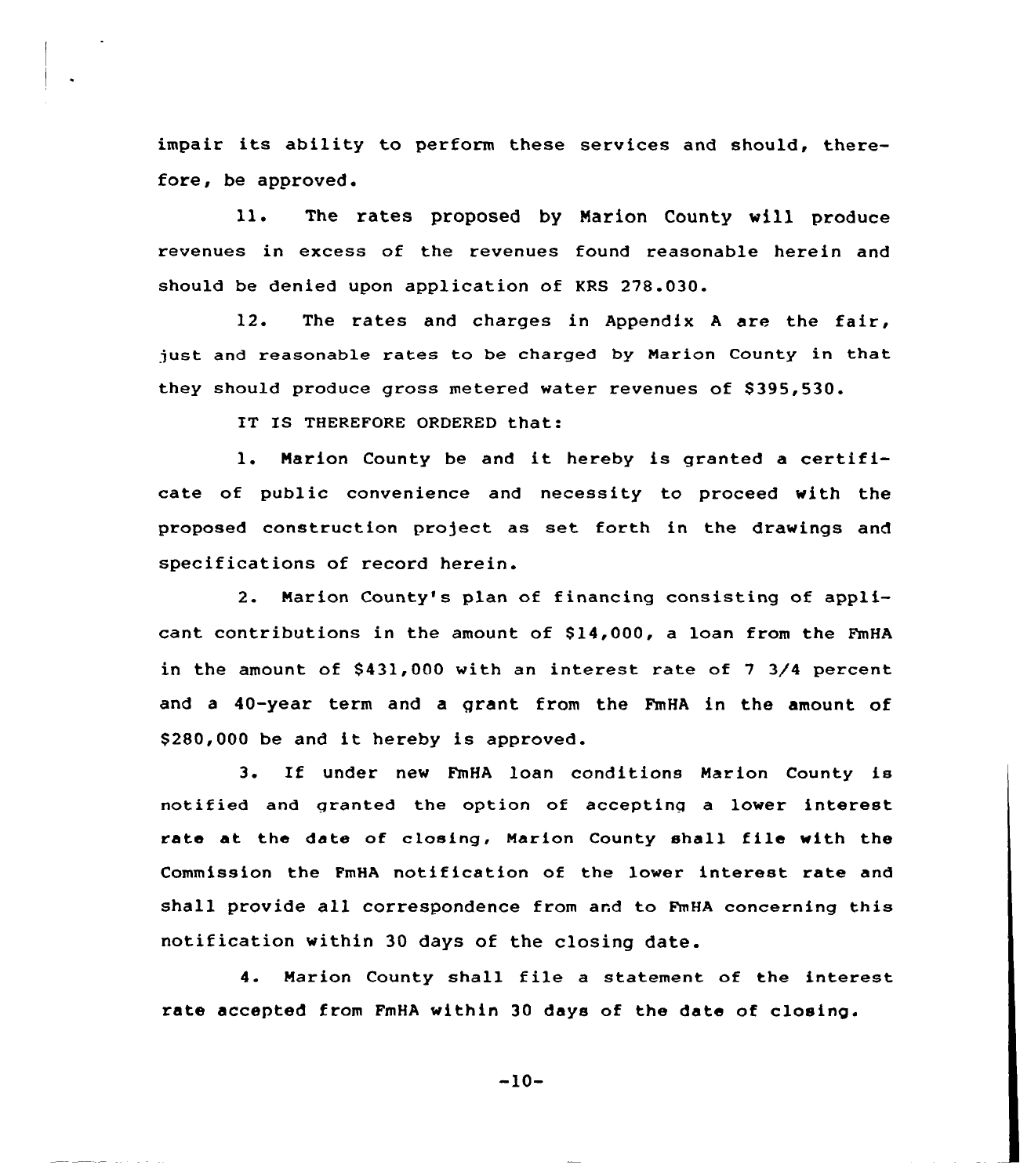5. If Marion County accepts an interest rate different from the rate approved herein, it shall file amended pages to its bond resolution and an amended amortization schedule.

6. If Marion County is eligible but does not take advantage of <sup>a</sup> lower interest rate at the time of closing, it shall fully document why the lover rate vas not accepted showing an analysis of the higher costs associated with the loan over its life.

7. Marion County shall comply with all matters set out in Findings <sup>3</sup> through <sup>8</sup> as if the same were individually so ordered.

8. The rates proposed by Marion County be and they hereby are denied,

9. The rates and charges in Appendix <sup>A</sup> be and they hereby are approved as the fair, just and reasonable rates and charges to be charged by Marion County for service rendered on and after the date of this Order.

Nothing contained herein shall be deemed a warranty of the Commonwealth of Kentucky, or any agency thereof, of the financing herein authorized.

Done at Prankfort, Kentucky, this 4th day of April, 1986.

PUBLIC SERVICE COMMISSION

Chairman

ATTEST:

**Secretary**